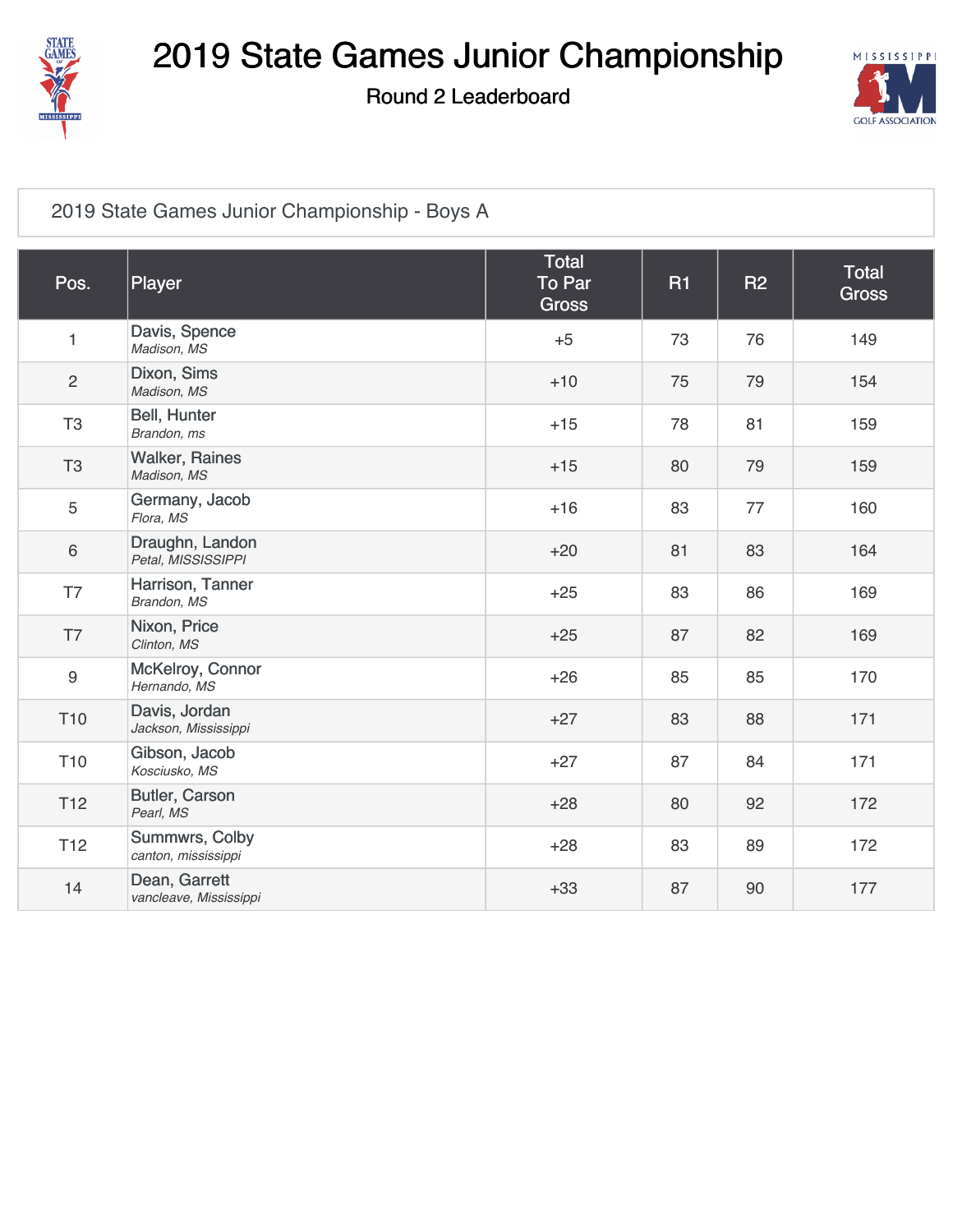

Round 2 Leaderboard



#### [2019 State Games Junior Championship - Boys B](https://cdn2.golfgenius.com/v2tournaments/1363224)

| Pos.           | Player                              | <b>Total</b><br>To Par<br><b>Gross</b> | <b>R1</b> | <b>R2</b> | <b>Total</b><br><b>Gross</b> |
|----------------|-------------------------------------|----------------------------------------|-----------|-----------|------------------------------|
| 1              | Pippins, Wesley<br>Madison, MS      | $+14$                                  | 85        | 73        | 158                          |
| T <sub>2</sub> | Burnham, Will<br>Jackson, MS        | $+16$                                  | 79        | 81        | 160                          |
| T <sub>2</sub> | Dunnigan, Connor<br>Jackson, MS     | $+16$                                  | 80        | 80        | 160                          |
| $\overline{4}$ | Gee, Connor<br>Madison, MS          | $+18$                                  | 81        | 81        | 162                          |
| 5              | <b>Walters, Myles</b><br>Laurel, MS | $+33$                                  | 91        | 86        | 177                          |
| $\,6\,$        | Edens, Jack<br>Brandon, Ms          | $+42$                                  | 93        | 93        | 186                          |
| $\overline{7}$ | Hewitt, Worth<br>Jackson, MS        | $+46$                                  | 96        | 94        | 190                          |
| <b>WD</b>      | Kincaid, Patton<br>Madison, MS      |                                        | 84        | <b>WD</b> | <b>WD</b>                    |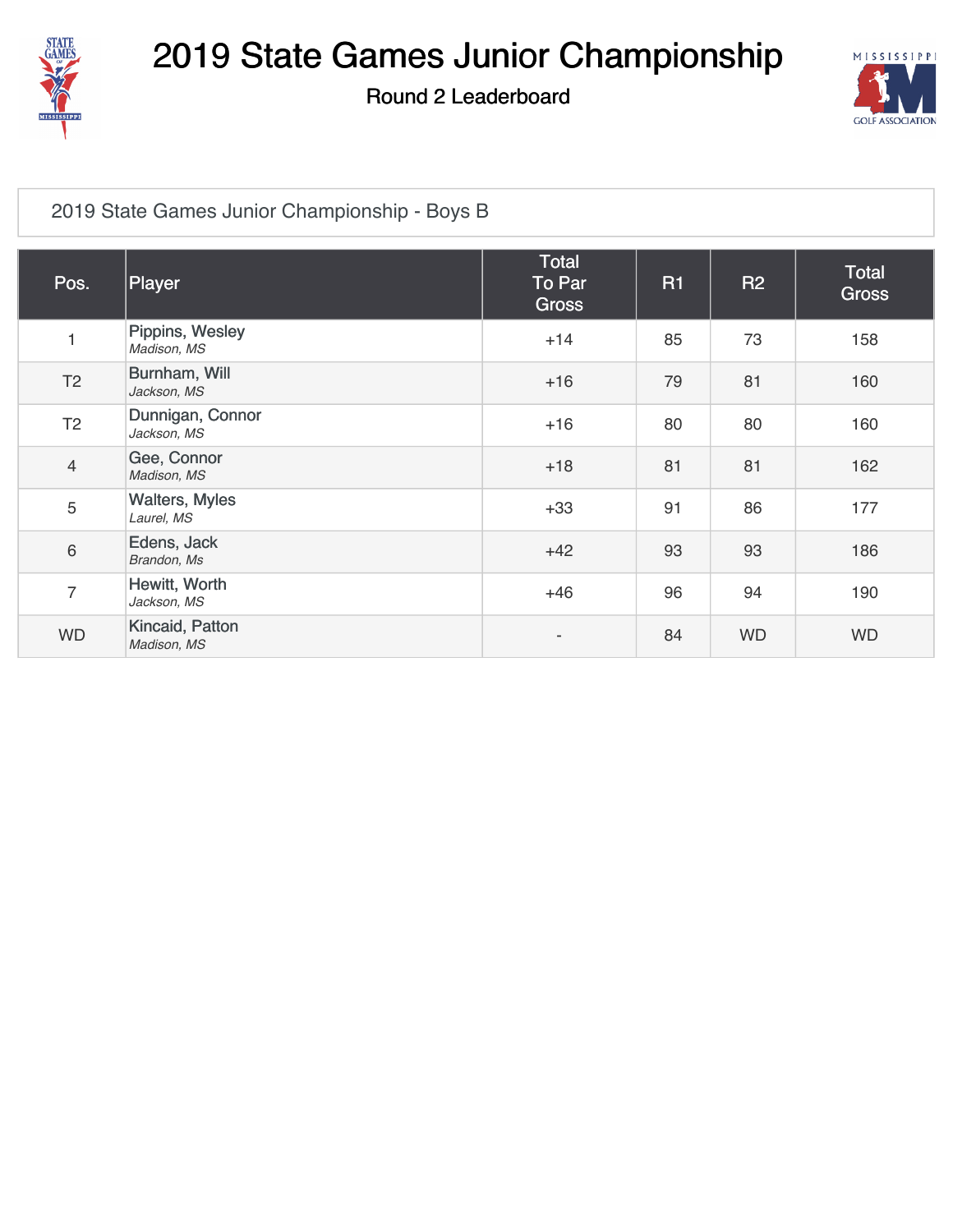

Round 2 Leaderboard



#### [2019 State Games Junior Championship - Boys C](https://cdn2.golfgenius.com/v2tournaments/1363221)

| Pos.           | Player                                      | Total<br>To Par<br><b>Gross</b> | <b>R1</b> | <b>R2</b> | Total<br><b>Gross</b> |
|----------------|---------------------------------------------|---------------------------------|-----------|-----------|-----------------------|
| $\mathbf{1}$   | Thompson, Will<br>Meridian, Mississippi     | $+14$                           | 77        | 81        | 158                   |
| $\overline{2}$ | Davis, Grayson<br>Madison, MS               | $+17$                           | 79        | 82        | 161                   |
| 3              | Gutierrez, Tucker<br>Ridgeland, Mississippi | $+21$                           | 83        | 82        | 165                   |
| T <sub>4</sub> | Markow, John<br>Ridgeland, MS               | $+22$                           | 82        | 84        | 166                   |
| T <sub>4</sub> | Miller, Andrew<br>Saltillo, MS              | $+22$                           | 83        | 83        | 166                   |
| 6              | Tickner, George<br>Madison, MS              | $+29$                           | 88        | 85        | 173                   |
| $\overline{7}$ | Eichelberger, Ben<br>Brandon, MS            | $+37$                           | 88        | 93        | 181                   |
| 8              | Hewitt, Banks<br>Jackson, MS                | $+41$                           | 92        | 93        | 185                   |
| 9              | Flesher, Cole<br>Madison, Mississippi       | $+44$                           | 90        | 98        | 188                   |
| $10$           | Young, Daniel<br>Madison, MS                | $+47$                           | 99        | 92        | 191                   |
| 11             | Miller, Ty<br>Madison, MS                   | $+70$                           | 102       | 112       | 214                   |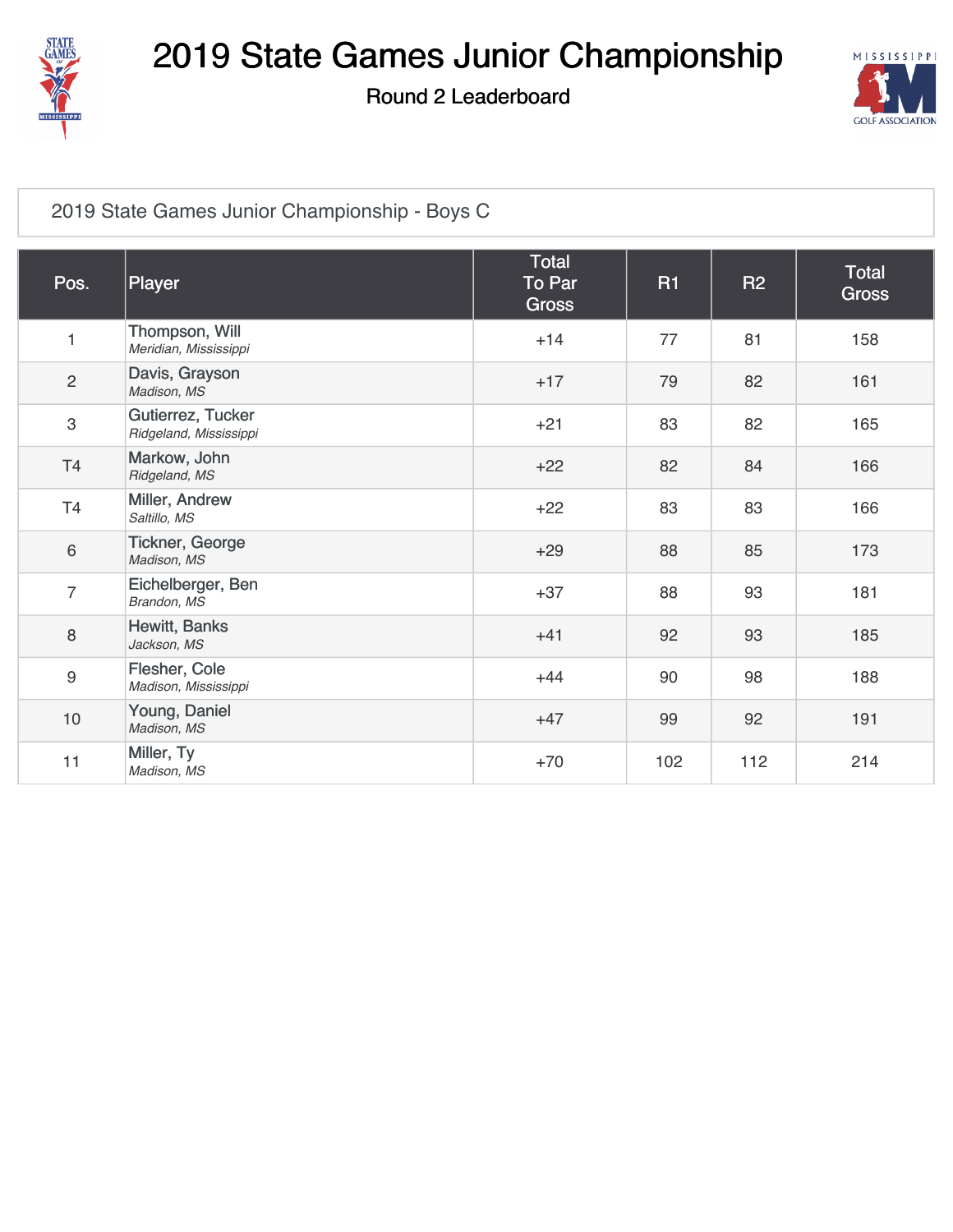

Round 2 Leaderboard



#### [2019 State Games Junior Championship - Girls A](https://cdn2.golfgenius.com/v2tournaments/1363212)

| Pos.                      | Player                                       | Total<br>To Par<br><b>Gross</b> | R1  | <b>R2</b> | <b>Total</b><br><b>Gross</b> |
|---------------------------|----------------------------------------------|---------------------------------|-----|-----------|------------------------------|
|                           | Pearce, Maggie<br>Vancleave, MS              | $+26$                           | 89  | 81        | 170                          |
| $\overline{2}$            | Havens, Carly<br>Bolton, MS                  | $+32$                           | 87  | 89        | 176                          |
| $\ensuremath{\mathsf{3}}$ | Dill, Kelsey<br>Carriere, Ms                 | $+35$                           | 85  | 94        | 179                          |
| $\overline{4}$            | Madison, Klausen<br>Gulfport, Mississippi    | $+49$                           | 91  | 102       | 193                          |
| 5                         | Patton, Hannah Paige<br>Jackson, Mississippi | $+57$                           | 105 | 96        | 201                          |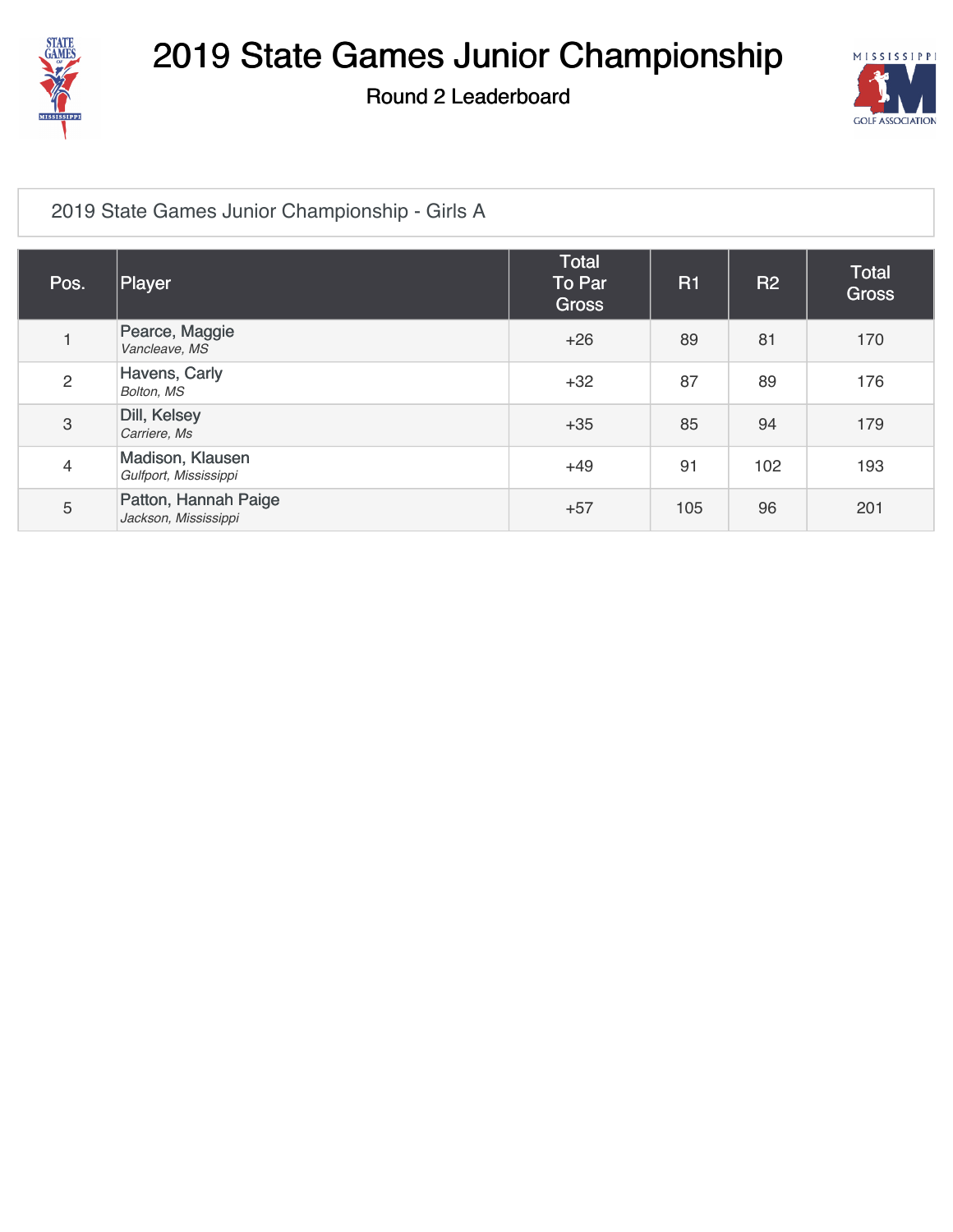

Round 2 Leaderboard



#### [2019 State Games Junior Championship - Girls B](https://cdn2.golfgenius.com/v2tournaments/1363209)

| Pos.           | Player                                   | Total<br>To Par<br><b>Gross</b> | <b>R1</b> | <b>R2</b> | Total<br><b>Gross</b> |
|----------------|------------------------------------------|---------------------------------|-----------|-----------|-----------------------|
|                | Sinclair, Grace<br>Brandon, MS           | $+15$                           | 78        | 81        | 159                   |
| T <sub>2</sub> | Cress, Ella<br>Olive Branch, Mississippi | $+18$                           | 83        | 79        | 162                   |
| T <sub>2</sub> | Mobley, Callie<br>Brandon, MS            | $+18$                           | 80        | 82        | 162                   |
| $\overline{4}$ | Gilbertson, Mallory<br>Petal, MS         | $+35$                           | 89        | 90        | 179                   |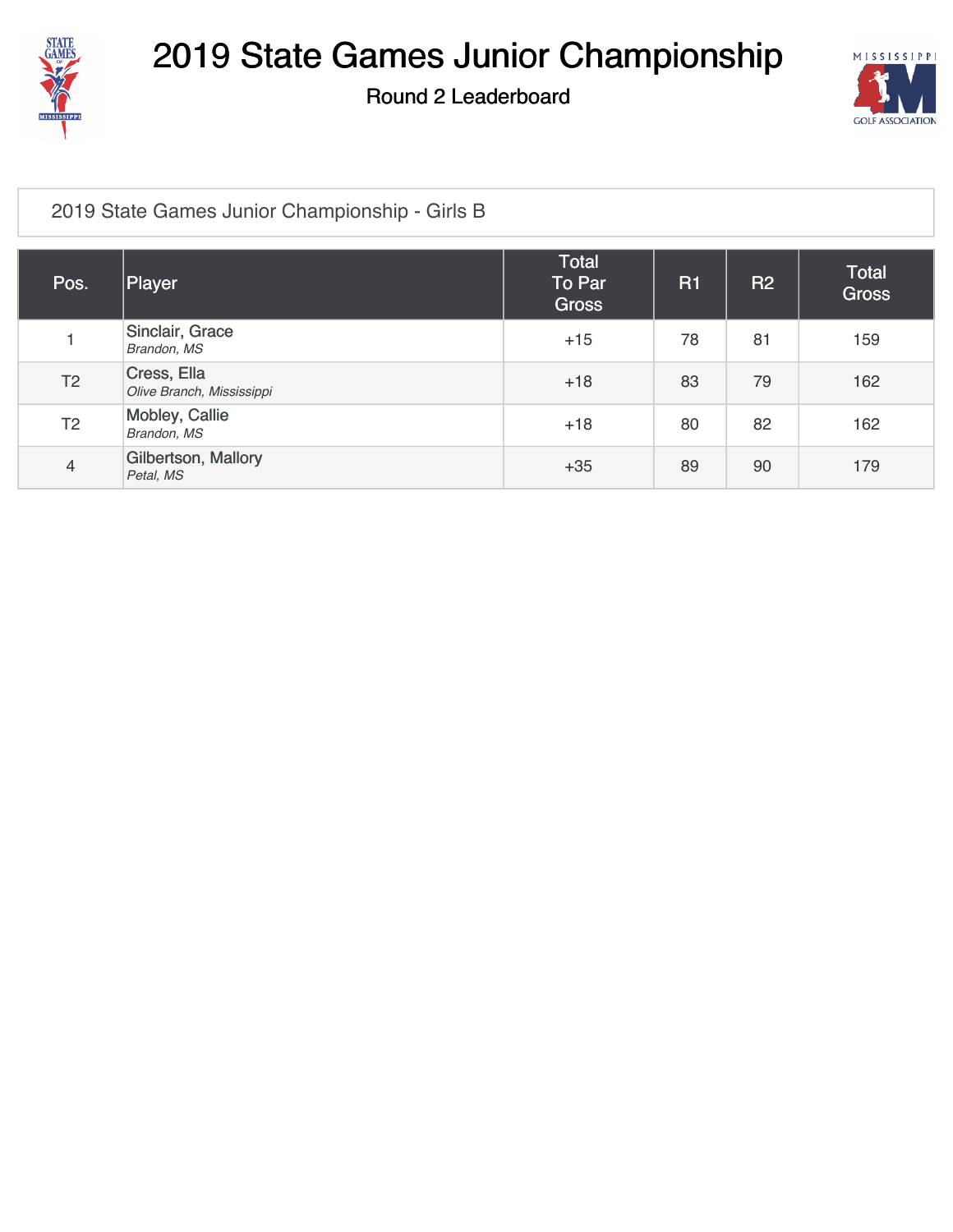

Round 2 Leaderboard



#### [2019 State Games Junior 9-Hole Championship - Boys D](https://cdn2.golfgenius.com/v2tournaments/1367765)

| Pos. | Player                      | Total<br>To Par<br><b>Gross</b> | <b>R1</b> | R <sub>2</sub> | <b>Total</b><br><b>Gross</b> |
|------|-----------------------------|---------------------------------|-----------|----------------|------------------------------|
|      | Hines, Breck<br>Jackson, MS | $+22$                           | 47        | 47             | 94                           |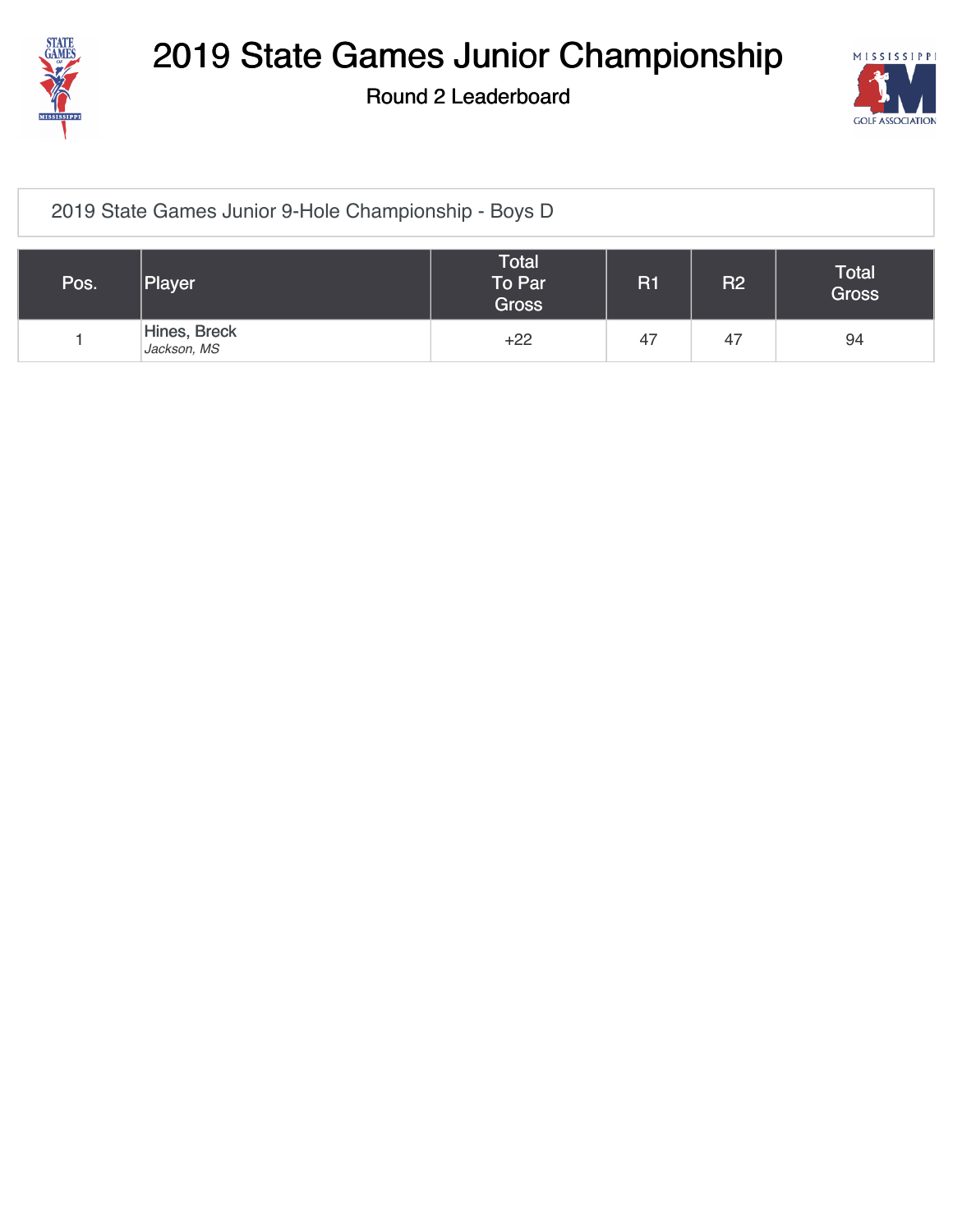

Round 2 Leaderboard



#### [2019 State Games Junior 9-Hole Championship - Boys E](https://cdn2.golfgenius.com/v2tournaments/1367762)

| Pos.           | Player                                  | Total<br>To Par<br><b>Gross</b> | <b>R1</b> | <b>R2</b> | <b>Total</b><br><b>Gross</b> |
|----------------|-----------------------------------------|---------------------------------|-----------|-----------|------------------------------|
|                | Blanks, Hampton<br>Jackson, Mississippi | $+7$                            | 42        | 37        | 79                           |
| $\overline{c}$ | Taylor, Wright                          | $+11$                           | 42        | 41        | 83                           |
| 3              | Decker, George<br>Jackson, MS           | $+12$                           | 41        | 43        | 84                           |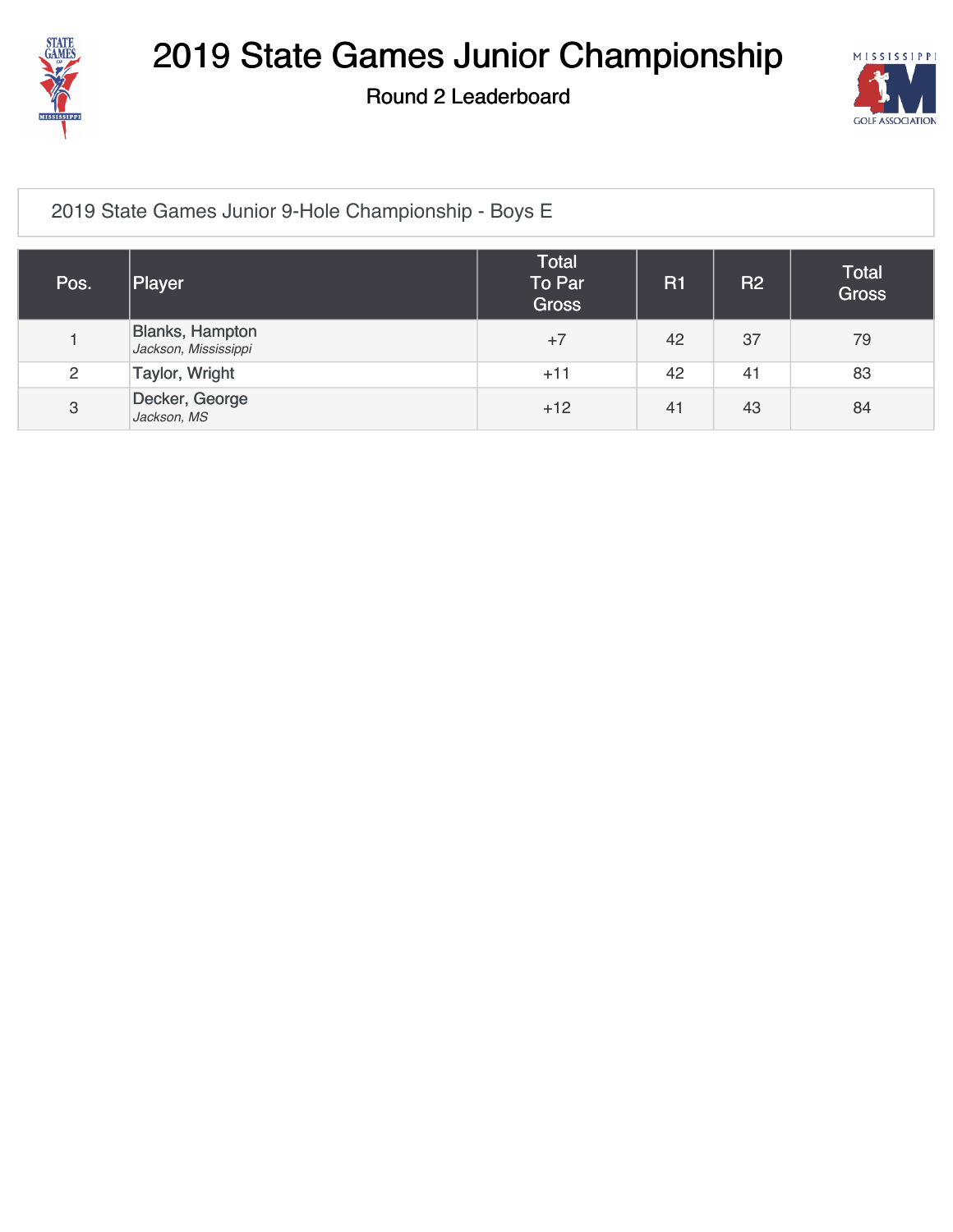

Round 2 Leaderboard



[2019 Junior State Games Boys Overall - 2019 Junior State Games - Overall Boys Champion](https://cdn2.golfgenius.com/v2tournaments/1368733)

| Pos.             | Player                                  | Total<br><b>To Par</b><br><b>Gross</b> | <b>R1</b> | <b>R2</b> | Total<br><b>Gross</b> |
|------------------|-----------------------------------------|----------------------------------------|-----------|-----------|-----------------------|
| 1                | Davis, Spence<br>Madison, MS            | $+5$                                   | 73        | 76        | 149                   |
| $\overline{c}$   | Dixon, Sims<br>Madison, MS              | $+10$                                  | 75        | 79        | 154                   |
| 3                | Pippins, Wesley<br>Madison, MS          | $+14$                                  | 85        | 73        | 158                   |
| T <sub>4</sub>   | Bell, Hunter<br>Brandon, ms             | $+15$                                  | 78        | 81        | 159                   |
| T4               | <b>Walker, Raines</b><br>Madison, MS    | $+15$                                  | 80        | 79        | 159                   |
| T <sub>6</sub>   | Burnham, Will<br>Jackson, MS            | $+16$                                  | 79        | 81        | 160                   |
| T <sub>6</sub>   | Dunnigan, Connor<br>Jackson, MS         | $+16$                                  | 80        | 80        | 160                   |
| T <sub>6</sub>   | Germany, Jacob<br>Flora, MS             | $+16$                                  | 83        | 77        | 160                   |
| $\boldsymbol{9}$ | Gee, Connor<br>Madison, MS              | $+18$                                  | 81        | 81        | 162                   |
| 10               | Draughn, Landon<br>Petal, MISSISSIPPI   | $+20$                                  | 81        | 83        | 164                   |
| T <sub>11</sub>  | Harrison, Tanner<br>Brandon, MS         | $+25$                                  | 83        | 86        | 169                   |
| <b>T11</b>       | Nixon, Price<br>Clinton, MS             | $+25$                                  | 87        | 82        | 169                   |
| 13               | McKelroy, Connor<br>Hernando, MS        | $+26$                                  | 85        | 85        | 170                   |
| T <sub>14</sub>  | Davis, Jordan<br>Jackson, Mississippi   | $+27$                                  | 83        | 88        | 171                   |
| T14              | Gibson, Jacob<br>Kosciusko, MS          | $+27$                                  | 87        | 84        | 171                   |
| T16              | Butler, Carson<br>Pearl, MS             | $+28$                                  | 80        | 92        | 172                   |
| T16              | Summwrs, Colby<br>canton, mississippi   | $+28$                                  | 83        | 89        | 172                   |
| T18              | Dean, Garrett<br>vancleave, Mississippi | $+33$                                  | 87        | 90        | 177                   |
| T18              | <b>Walters, Myles</b><br>Laurel, MS     | $+33$                                  | 91        | 86        | 177                   |
| 20               | Edens, Jack<br>Brandon, Ms              | $+42$                                  | 93        | 93        | 186                   |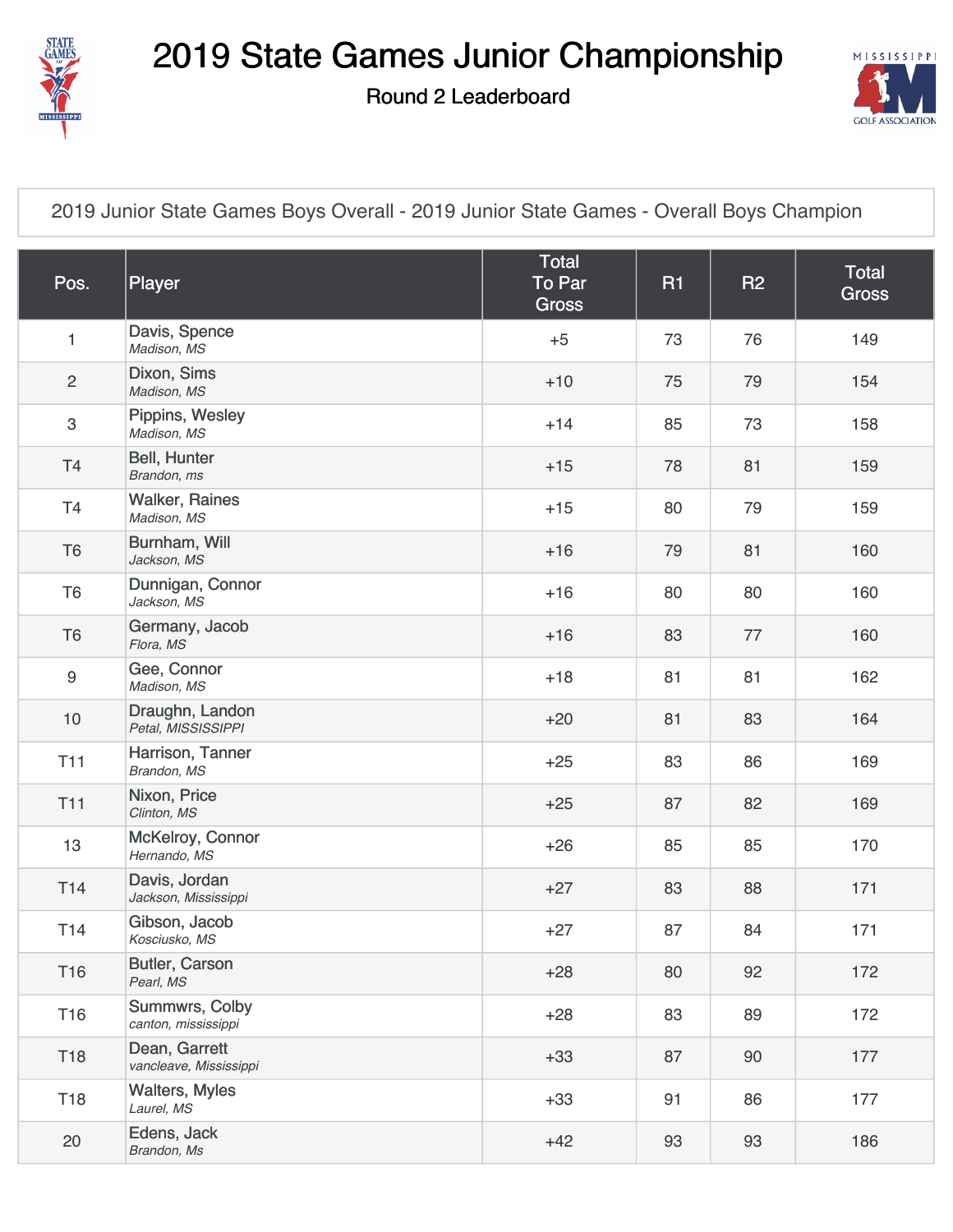

### Round 2 Leaderboard



| 21        | Hewitt, Worth<br>Jackson, MS   | +46                      | 96 | 94        | 190       |
|-----------|--------------------------------|--------------------------|----|-----------|-----------|
| <b>WD</b> | Kincaid, Patton<br>Madison, MS | $\overline{\phantom{0}}$ | 84 | <b>WD</b> | <b>WD</b> |